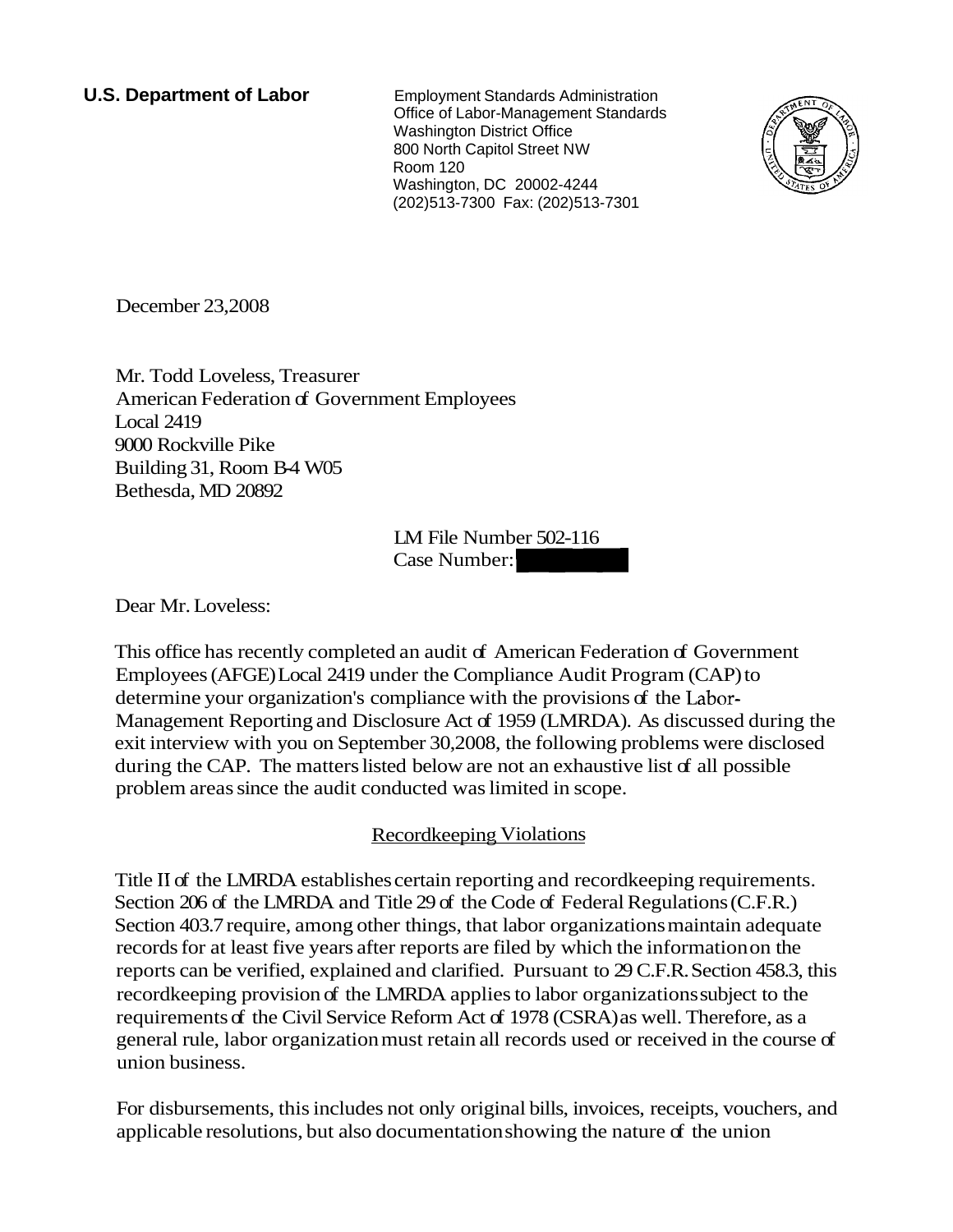Mr. Todd Loveless December 23,2008 Page 2 of 6

business requiring the disbursement, the goods or services received, and the identity of the recipient(s) of the goods or services. In most instances, this documentation requirement can be satisfied with a sufficiently descriptive expense receipt or invoice. If an expense receipt is not sufficiently descriptive, a union officer or employee should write a note on it providing the additional information. For money it receives, the labor organization must keep at least one record showing the date, amount, purpose, and source of that money. The labor organization must also retain bank records for all accounts.

The audit of Local 2419's 2006 records revealed the following recordkeeping violations:

1. General Reimbursed, Debit Card, and Per Diem Expenses

Local 2419 did not retain adequate documentation for debit card expenses, reimbursed expenses and per diem received by union officers. For example, union officers received a per diem for meals and other expenses for local travel. However, there was nothing in the union's records to indicate where the officers traveled and the reason for the travel.

As previously noted above, labor organizations must retain original receipts, bills, and vouchers for all disbursements, as well as records to indicate the nature of the union business requiring the disbursement. The president and treasurer (or corresponding principal officers) of your union, who are required to sign your union's LM report, are responsible for properly maintaining union records.

## 2. Meal Expenses

Local 2419 did not require officers to submit itemized receipts for meal expenses. The union must maintain itemized receipts provided by restaurants to officers. These itemized receipts are necessary to determine if such disbursements are for union business purposes and to sufficiently fulfill the recordkeeping requirement of LMRDA Section 206.

In addition, Local 2419 records of meal expenses did not always include written explanations of union business conducted or the names and titles of the persons incurring the restaurant charges. Union records of meal expenses must include written explanations of the union business conducted and the full names and titles of all persons who incurred the restaurant charges. Also, the records retained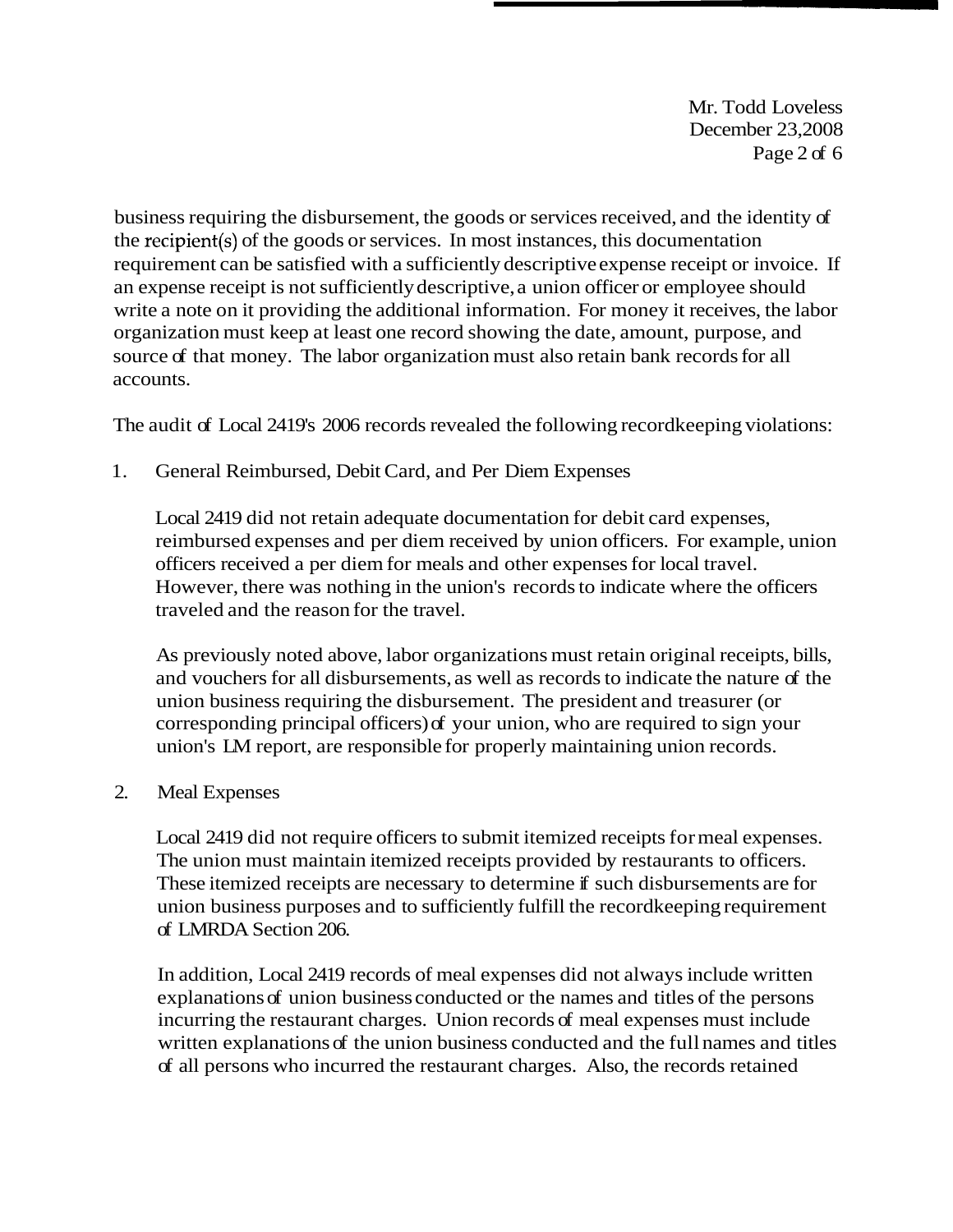Mr. Todd Loveless December 23,2008 Page 3 of 6

must identify the names of the restaurants where the officers or employees incurred meal expenses.

3. Failure to Maintain Records

Local 2419 failed to maintain dues check-off reports, deposit slips, records related to purchases of cell phones and cell phone plans, receipts for purchases for the union's holiday party, records regarding a payment to an arbitrator, and records for other union expenses. In addition, the Local 2419 Executive Board approved expenses via email and the union did not maintain the emails. All union receipt and disbursement records must be maintained.

Based on your assurance that Local 2419 will retain adequate documentation in the future, OLMS will take no further enforcement action at this time regarding the above violations.

# **Reporting Violations**

Pursuant to 29 C.F.R., Section 458.3, the reporting requirement under 29 C.F.R. Section 403.2 (see Section 201 (b) of the Labor-Management Reporting and Disclosure Act (LMRDA)) is made applicable to labor organizations subject to the requirements of the CSRA. This provision requires labor organizations to file annual financial reports that accurately disclose their financial condition and operations. The audit disclosed a violation of this requirement. The Labor Organization Annual Report Form LM-3 filed by Local 2419 for fiscal year ending December 31,2006, was deficient in the following areas:

1. Dues Receipts Incorrectly Reported

Local 2419 did not report in Item 38 (Dues) of the LM-3 report all of the dues received during the audit period. The audit revealed that Local 2419 received \$42,292 in dues during the audit year. However, Local 2419 only reported \$40,695 in Item 38 of the LM-3 report for fiscal year ending December 31,2006. All dues received during the fiscal year must be reported in Item 38.

2. Disbursements to Officers

Local 2419 made three payments to Shop Steward Dorothy Martin totaling \$423 for union business. However, Local 2419 reported in Item 24 (All Officers and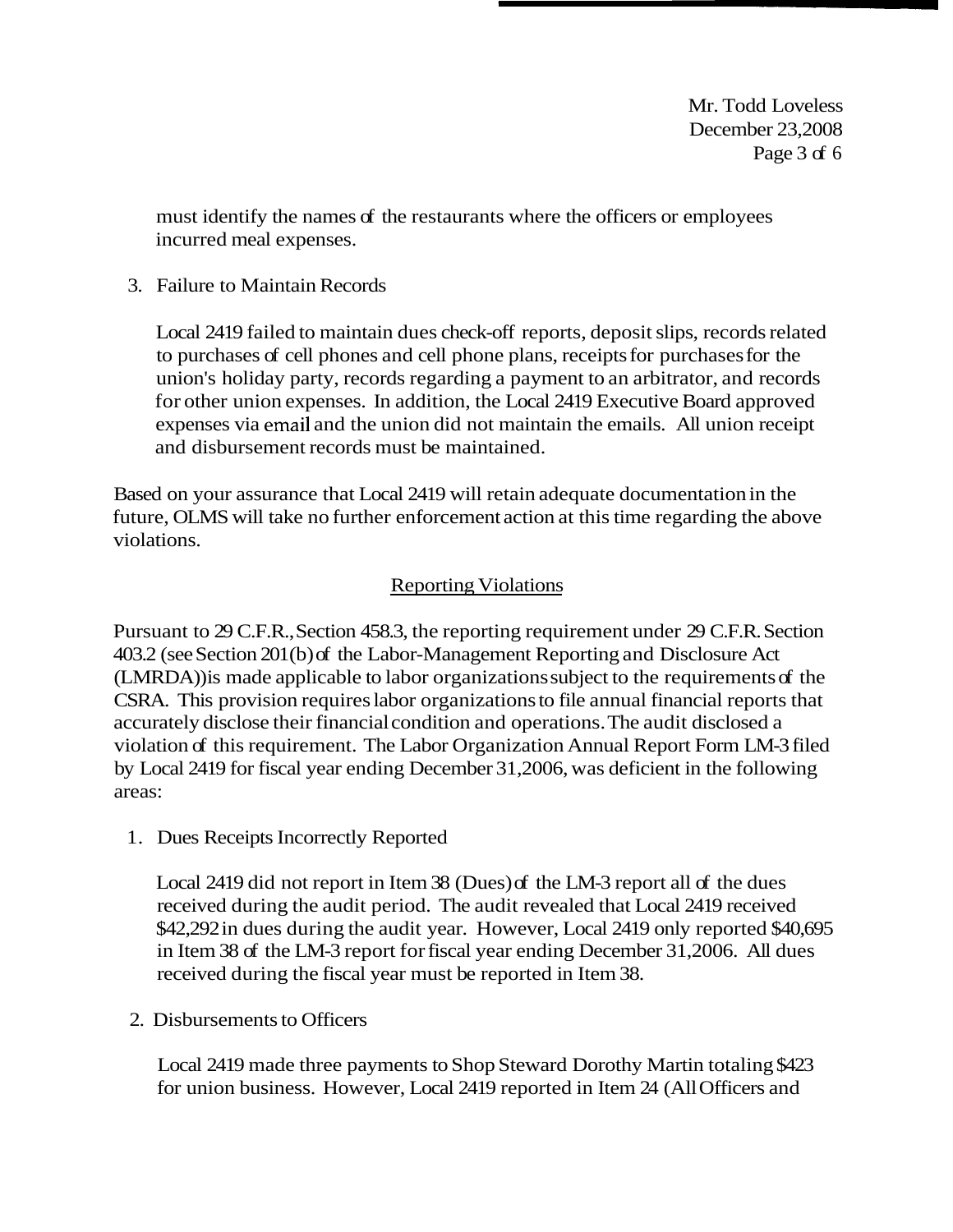Mr. Todd Loveless December 23,2008 Page 4 of 6

Disbursements to Officers) on the LM-3 report that Martin received \$520 during the audit period. The LM-3 report must accurately reflect all payments that were made to officers during the audit year.

The union must report most direct disbursements to Local 2419 officers and some indirect disbursements made on behalf of its officers in Item 24. A "direct disbursement" to an officer is a payment made to an officer in the form of cash, property, goods, services, or other things of value. See the instructions for Item 24 for a discussion of certain direct disbursements to officers that do not have to be reported in Item 24. An "indirect disbursement" to an officer is a payment to another party (including a credit card company) for cash, property, goods, services, or other things of value received by or on behalf of an officer. However, indirect disbursements for temporary lodging (such as a union check issued to a hotel) or for transportation by a public carrier (such as an airline) for an officer traveling on union business should be reported in Item 48 (Office and Administrative Expense).

3. Failure to File Bylaws

Pursuant to 29 C.F.R. Section 458.3, the requirement under 29 C.F.R. Section 402.4 implementing LMRDA Section 201(a) is made applicable to labor organizations subject to the requirements of the CSRA. This provision requires labor organizations to file copies of any revised constitution and bylaws when it files its annual financial report. The audit disclosed a violation of this requirement. Local 2419 amended its constitution and bylaws in 1999, but did not file the required copies with its LM report for that year. Local 2419 has now filed a copy of its constitution and bylaws.

Local 2419 must file an amended form LM-3 for fiscal year ending December 31,2006 to correct the deficient items discussed above. Local 2419 has already filed this amended report.

## Other Violations

#### 1. Loans to Officers

AFGE Local 2419 made a loan of \$2,088 to then Local 2419 President Richard Laubach in January 2006. Section 503 prohibits loans from a labor organization to an officer or employee in excess of \$2,000. The loan to then President Laubach was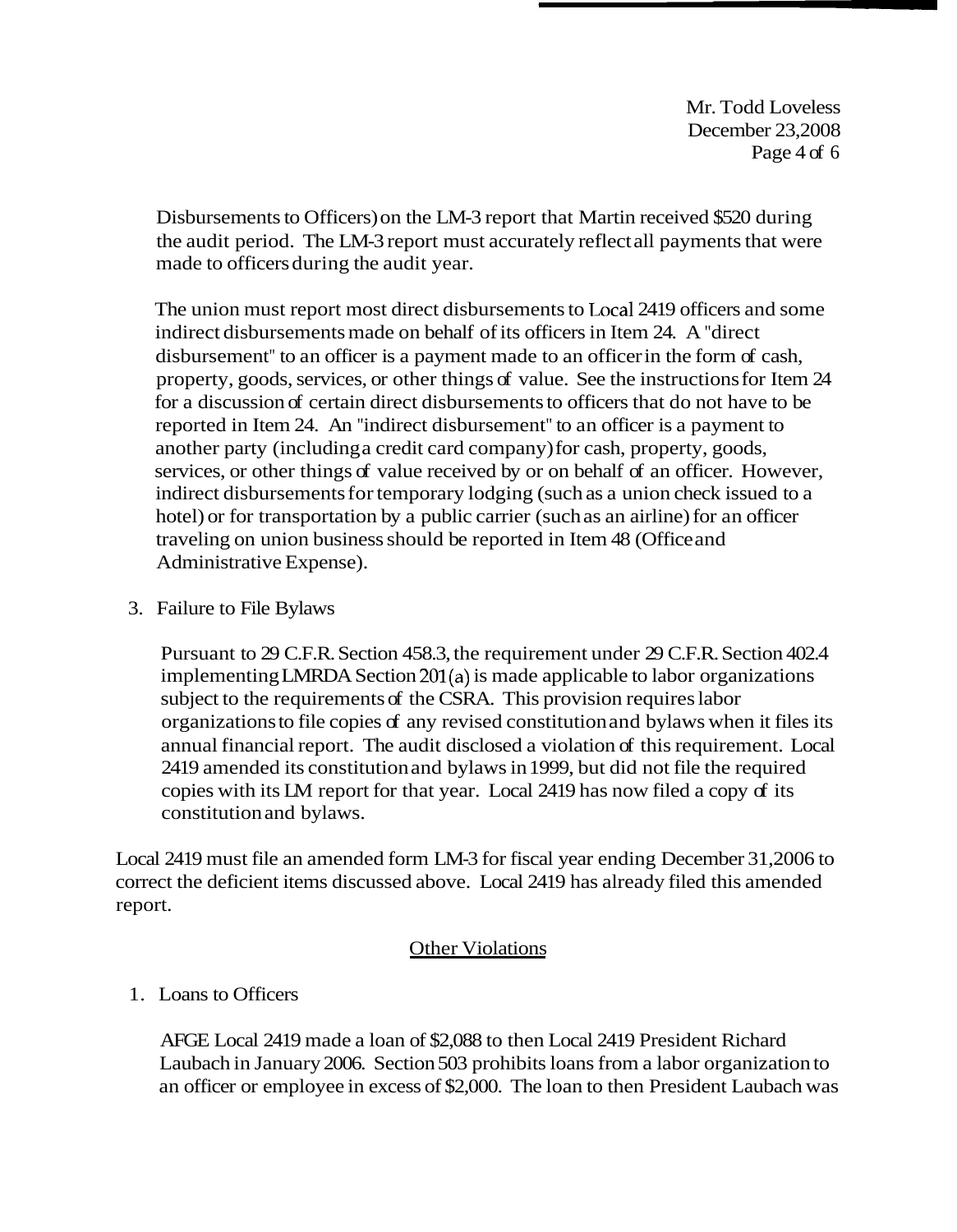Mr. Todd Loveless December 23,2008 Page 5 of 6

therefore illegal. Local 2419 should not make any loans to officers or employees that exceed \$2,000 in the future. In addition, if a loan is made, OLMS strongly suggests that a loan agreement be signed and proper approval be obtained.

### Other Issues

1. Expense Policy

As I discussed during the exit interview with you, the audit revealed that Local 2419 does not have a clear policy regarding the types of expenses personnel may claim for reimbursement and the types of expenses that may be charged to union credit cards. OLMS recommends that unions adopt written guidelines concerning such matters.

2. Signatures on Checks

The AFGE Constitution requires all local union checks to be signed by the treasurer and president. The audit revealed that several union checks only contained one signature. The two signature requirement is an effective internal control of union funds. Its purpose is to attest to the autheticity of a completed document already signed. I strongly recommend that Local 2419 make sure that all future checks contain two signatures.

3. Deposits

The audit revealed that some dues checks were not deposited into the union's bank account until several months after they were received. OLMS strongly recommends that all deposits be made as soon as possible after the receipt of money as this is an effective internal control of union funds.

4. Approval for Disbursements Over \$500

The AFGE Local Union Uniform Bylaws require membership approval for union disbursements of over \$500 that are not included in the budget. Since Local 2419 did not have a budget, all disbursements over \$500 should have been approved by the membership. During the audit period, the union made several disbursements of more than \$500 that were not approved by the membership. OLMS strongly recommends that Local 2419 follow the Bylaws and obtain approval for all disbursements over \$500.